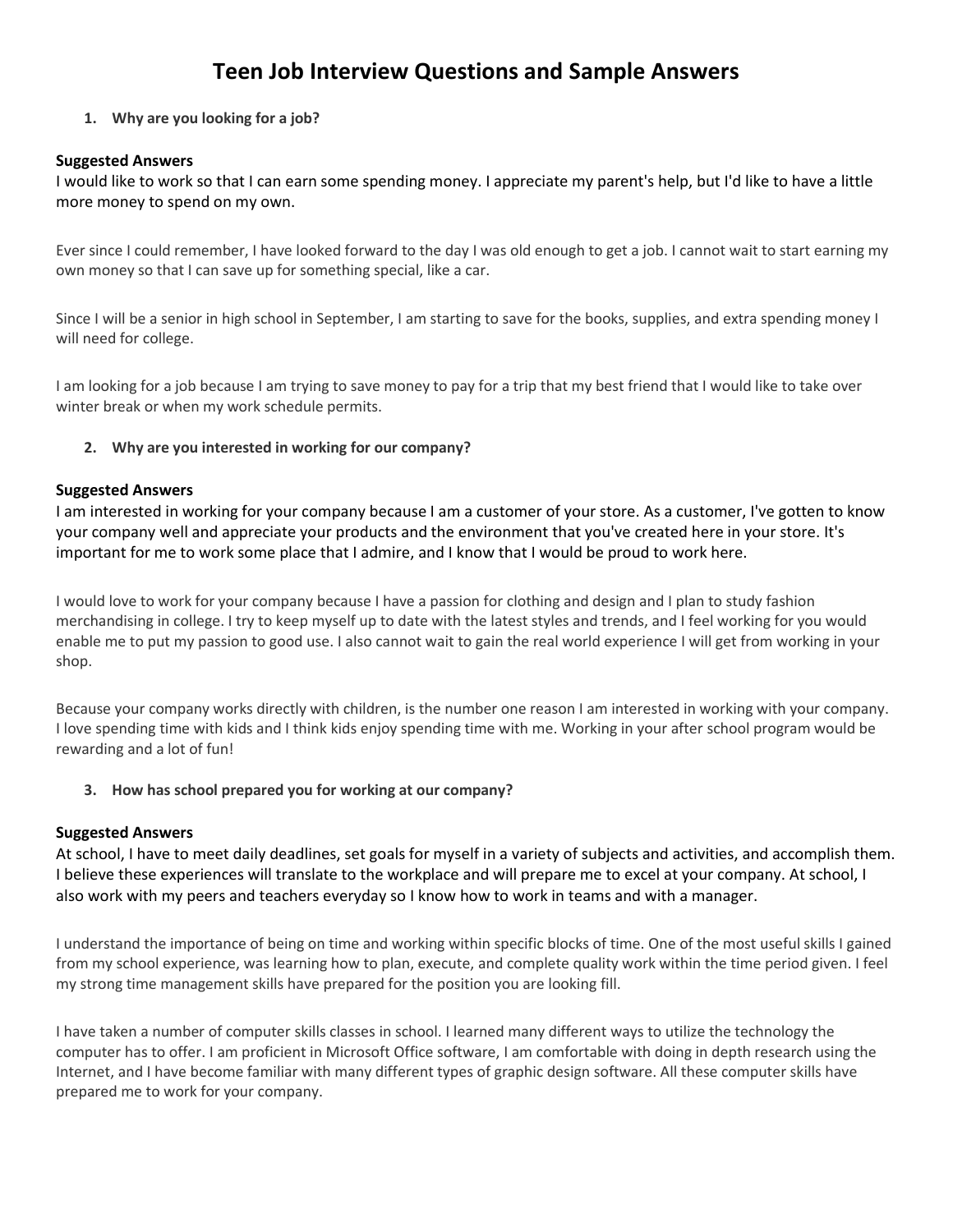## **4. Why should we hire you?**

## **Suggested Answers**

I am eager to be one of your best employees and I hope to work for you for a long period of time. The experience I will gain here is invaluable and once the summer is over, I hope we can arrange a schedule that allows me to continue working throughout the school year.

I appreciate the investment your company is preparing to make in me, and I look forward to learning what your company can teach me, and how I can make an impact. My achievements in school and my after-school activities show that I am responsible, trust-worthy, and a quick learner. I know that I can put these skills to good use working for you at your company.

The investment your company will be making in me will not be going to waste. I am already familiar with this market and feel training will not take the amount of time anticipated. I am ready to start as soon as you need me and I look forward to working with a team who shares the same goal as me.

## **5. What do you think it takes to be successful in this position?**

#### **Suggested Answers**

I think like, in most jobs, to succeed in this position I'll have to be hardworking, responsible, trust-worthy, and a good team member.

I feel it is important to believe what I am doing is meaningful and that I can make a difference. Keeping these two things in mind only motivates me to work harder.

When working with children, it is important to always make them feel like they are special. To be successful in this position, I will be energetic, creative, and understanding of the various needs of the all the children.

## **6. How would you describe your ability to work as a team member?**

#### **Suggested Answers**

I have had many experiences working in a team as a member of my high school athletic program. As a member of my sports team, I understand what it means to be a part of something larger than yourself and how to work with a group to accomplish a shared goal.

As captain of the debate team, I acquired many different team building skills. I learned how critical it is to make every member of the team feel important, included, and motivated to be the best team we could possibly be.

I learned more than I ever expected to when I joined my school's soccer team. As a team, we did things beyond the playing fields like fund raising and volunteer work. It was amazing what we were able to accomplish, as a team, both on and off the field.

## **7. What has been your most rewarding accomplishment?**

## **Suggested Answers**

I am very proud of my high school athletic team's recent league championship. While I was able to accomplish many of my personal goals and set new school records, it was having the whole team come together to win the championship.

My most recent rewarding accomplishment was having my poetry published in a book and having the opportunity to read it out loud to the patrons of the bookstore.